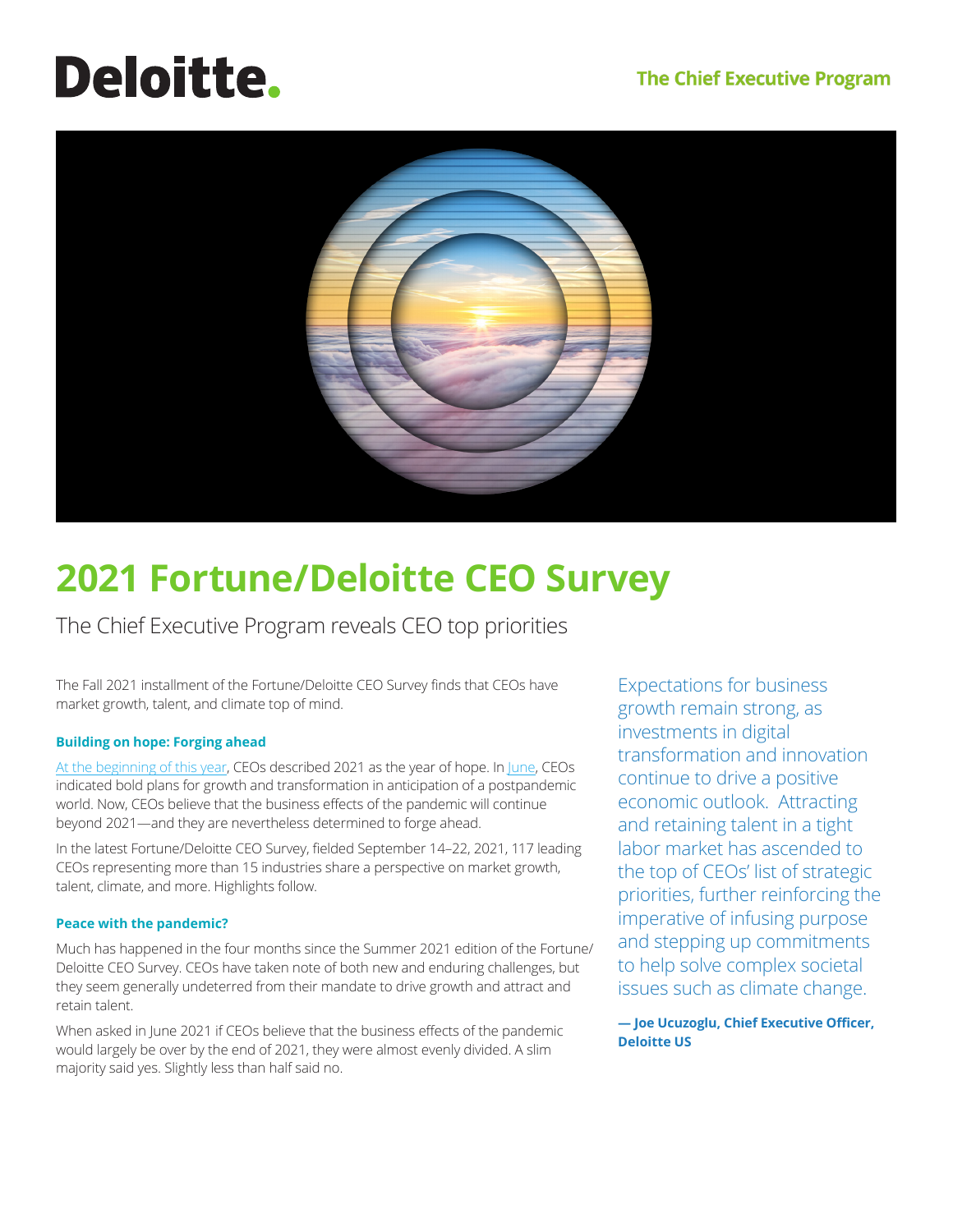Four months later, no doubt with the Delta variant top of mind, CEOs have adjusted their expectations. Down from 53% in June 2021, 11% now say that the business effects of the pandemic will be over for their organizations by the end of 2021, 23% say by mid-2022, and 35% say by the end of 2022. Nearly a third of surveyed CEOs do not see business effects ending in the "foreseeable future."

Even so, a strong majority of CEOs continue to have a bullish outlook, with only a minor downsizing in expectations for growth. Down from 77% in June 2021, two-thirds of CEOs expect their organization's growth to be "very strong" or "strong" over the next 12 months. Just less than a third expect "modest" growth, and a fractional 3% expect "weak" growth. Approaching two years into the pandemic, depending on geography, perhaps CEOs are confident that their organizations have already adjusted and adapted to a "new normal" marked by the enduring uncertainty of COVID-19.

What external issues do CEOs expect to influence or disrupt their business strategy within the next 12 months? When asked for their top three, it comes as no surprise that 70% of CEOs select epidemics/pandemics (such as future COVID-19 variants). But an even greater percentage of CEOs, nearly three-quarters, select labor/skills shortage. While more than four out of five CEOs said in June 2021 that cybersecurity was moderately or highly relevant to their CEO agenda, less than 30% of CEOs name cyber risk in their top three issues today. And 28% of CEOs name geopolitical instability (e.g., political unrest, international tensions). Less than 20% of CEOs name ideological polarization, financial/current market instability, natural disasters, or crises of trust in their top three.

#### **Talent: Still the challenge of the times**

When CEOs were asked in June 2021 about the biggest challenge they faced, a quarter of the responses pointed to talent. Asked the same question four months later, consensus is even stronger. Nearly half of the responses refer to talent: For example, "the war for talent," "attracting top talent," "developing the workplace, workforce, and work plan for the new normal," and "maintaining forward momentum with an exhausted global workforce."

Asked separately about the top three challenges to their organization's talent and workforce goals, the majority of CEOs name attracting and recruiting talent (57%), designing a post-pandemic workplace (53%), and retaining talent (51%). Building a diverse, equitable, and inclusive workforce is also high on the list of challenges for 43% of CEOs.

What actions have CEOs taken to strengthen their ability to attract and retain talent in the past 12 months? Their responses indicate they've tried a lot, from offering more time off to more training and development to more pay. Four out of five CEOs (80%) have increased flexibility around work. A majority of CEOs say they have also increased emphasis on corporate purpose (68%); focus on DEI (68%); emphasis on well-being and mental health (65%); and attention to culture (58%). Exactly half have given more emphasis to ESG (environmental, social, and governance), half have increased pay, and just more than a quarter have distributed one-time retention bonuses.

#### **Climate comes into focus**

The climate agenda appears to be coming into sharper focus for CEOs. An overwhelming majority, 90% of surveyed CEOs, agree that climate change needs to be addressed urgently, and 86% of CEOs believe that their organization can play a positive role in addressing climate change.

Furthermore, a strong majority of CEOs *disagree* that executing on their climate agenda will negatively affect either their short-term growth (68%) or their long-term shareholder value (76%). In fact, more than 70% of CEOs agree that, more than not, their investors support a proactive climate agenda, and three-quarters of CEOs say their organization is collaborating externally to advance collective action on climate.

CEOs also see benefits vis-à-vis talent: 85% agree that executing on their climate agenda will positively affect their ability to attract, retain, and engage their workforce.

Skeptics will note, however, that 29% of CEOs say their organization does not have a plan to reach net-zero global carbon emissions. On the bright side, 70% of CEOs say that their organization will reach net-zero carbon emissions by 2050 (the deadline shared by climate scientists and the United Nations to avoid surpassing the 1.5 degrees Celsius warming threshold), including a handful of surveyed CEOs (4%) who say they have already achieved that goal. Slightly less than 30% say their organization will reach net-zero carbon emissions by 2030, more than 15% by 2040, and more than 20% by 2050.

Notably, the 45% of CEOs who have a plan to reach net-zero carbon emissions by 2030 or 2040 is consistent with the 46% of CEOs who said in June 2021 that their organizations were undergoing or preparing for sustainability-focused strategy transformation.